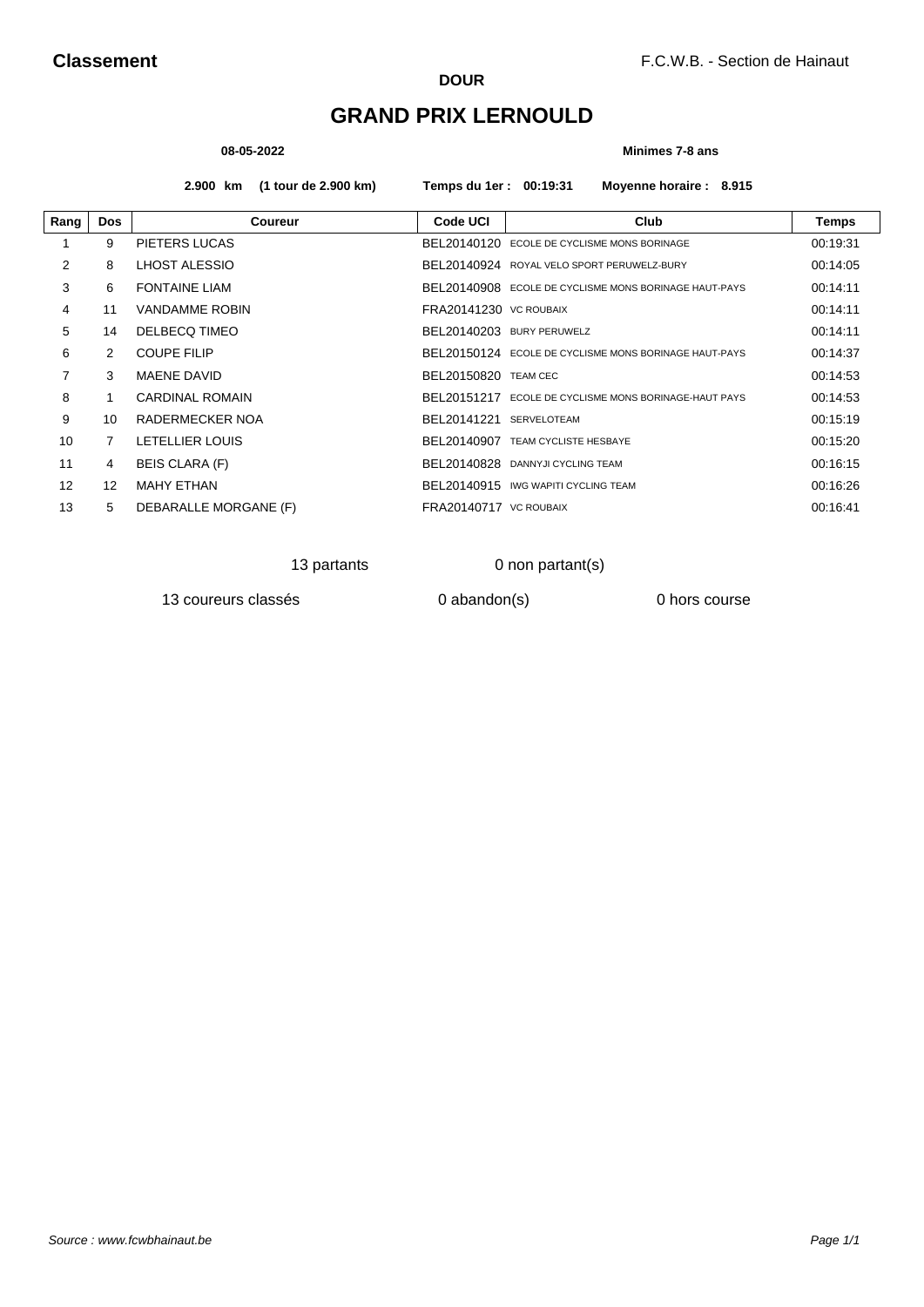# **GRAND PRIX LERNOULD**

#### **08-05-2022 Minimes 9 ans**

**5.800 km (2 tours de 2.900 km) Temps du 1er : 00:20:33 Moyenne horaire : 16.934**

| <b>Dos</b> | <b>Coureur</b>            | <b>Code UCI</b> | Club                                      | <b>Temps</b>                                                                                                                                                                                                                                                                                                                                                                                                                                                                                                 |
|------------|---------------------------|-----------------|-------------------------------------------|--------------------------------------------------------------------------------------------------------------------------------------------------------------------------------------------------------------------------------------------------------------------------------------------------------------------------------------------------------------------------------------------------------------------------------------------------------------------------------------------------------------|
| 17         | <b>CRAME ROMAIN</b>       |                 |                                           | 00:20:33                                                                                                                                                                                                                                                                                                                                                                                                                                                                                                     |
| 20         | DECLERCQ NOAH             | BEL20130621     | ECOLE DE CYCLISME MONS BORINAGE HAUT-PAYS | 00:21:02                                                                                                                                                                                                                                                                                                                                                                                                                                                                                                     |
| 23         | LACQUEMENT RAPHAEL        |                 | ROYAL VELO SPORT PERUWELZ                 | 00:21:05                                                                                                                                                                                                                                                                                                                                                                                                                                                                                                     |
| 29         | VANWYMELBEKE CONNOR       |                 |                                           | 00:21:17                                                                                                                                                                                                                                                                                                                                                                                                                                                                                                     |
| 30         | POT ANDREA                |                 |                                           | 00:21:51                                                                                                                                                                                                                                                                                                                                                                                                                                                                                                     |
| 27         | <b>VALERIO SACHA</b>      |                 |                                           | 00:21:51                                                                                                                                                                                                                                                                                                                                                                                                                                                                                                     |
| 21         | DEFOSSEZ-MITAINE VALENTIN |                 | ECOLE DE CYCLISME MONS BORINAGE HAUT-PAYS | 00:21:52                                                                                                                                                                                                                                                                                                                                                                                                                                                                                                     |
| 19         | DE BIE MAXIME             |                 |                                           | 00:22:55                                                                                                                                                                                                                                                                                                                                                                                                                                                                                                     |
| 18         | DE BIE JULES              |                 |                                           | 00:22:57                                                                                                                                                                                                                                                                                                                                                                                                                                                                                                     |
| 22         | <b>HAID MILA</b>          |                 |                                           | 00:23:21                                                                                                                                                                                                                                                                                                                                                                                                                                                                                                     |
| 24         | MAENE DANICE (F)          |                 |                                           | 00:23:41                                                                                                                                                                                                                                                                                                                                                                                                                                                                                                     |
| 16         | CARDINAL GUILLAUME        |                 |                                           | 00:24:15                                                                                                                                                                                                                                                                                                                                                                                                                                                                                                     |
| 26         | PUTTEMAN ROMAN            |                 |                                           | 00:24:16                                                                                                                                                                                                                                                                                                                                                                                                                                                                                                     |
| 25         | <b>PRETE VINCENT</b>      |                 |                                           | 00:25:16                                                                                                                                                                                                                                                                                                                                                                                                                                                                                                     |
| 28         | VANDAMME LINA (F)         |                 |                                           | 00:25:16                                                                                                                                                                                                                                                                                                                                                                                                                                                                                                     |
|            |                           |                 |                                           | BEL20130429 SUPERBIKERS<br>BEL20130919<br>BEL20131120 WIELERTEAM WAREGEM<br>BEL20130912 INDIVIDUEL<br>BEL20131004 ECOLE DE CYCLISME MONS BORINAGE HAUT-PAYS<br>BEL20131227<br>BEL20130120 BEST FRIENDS CYCLING TEAM<br>BEL20130120 BEST FRIENDS CYCLING TEAM<br>BEL20130610 ENTENTE CYCLISME DE WALLONIE<br><b>BEL20130829 TEAM CEC</b><br>BEL20130424 ECOLE.DE.CYCLISME MONS BORINAGE-HAUT PAYS<br>BEL20130413 SERVELO METTET<br>BEL20131105 DANNYJI CYCLING TEAM<br>FRA20130501 VC ROUBAIX LILLE METROPOLE |

## 15 partants 0 non partant(s)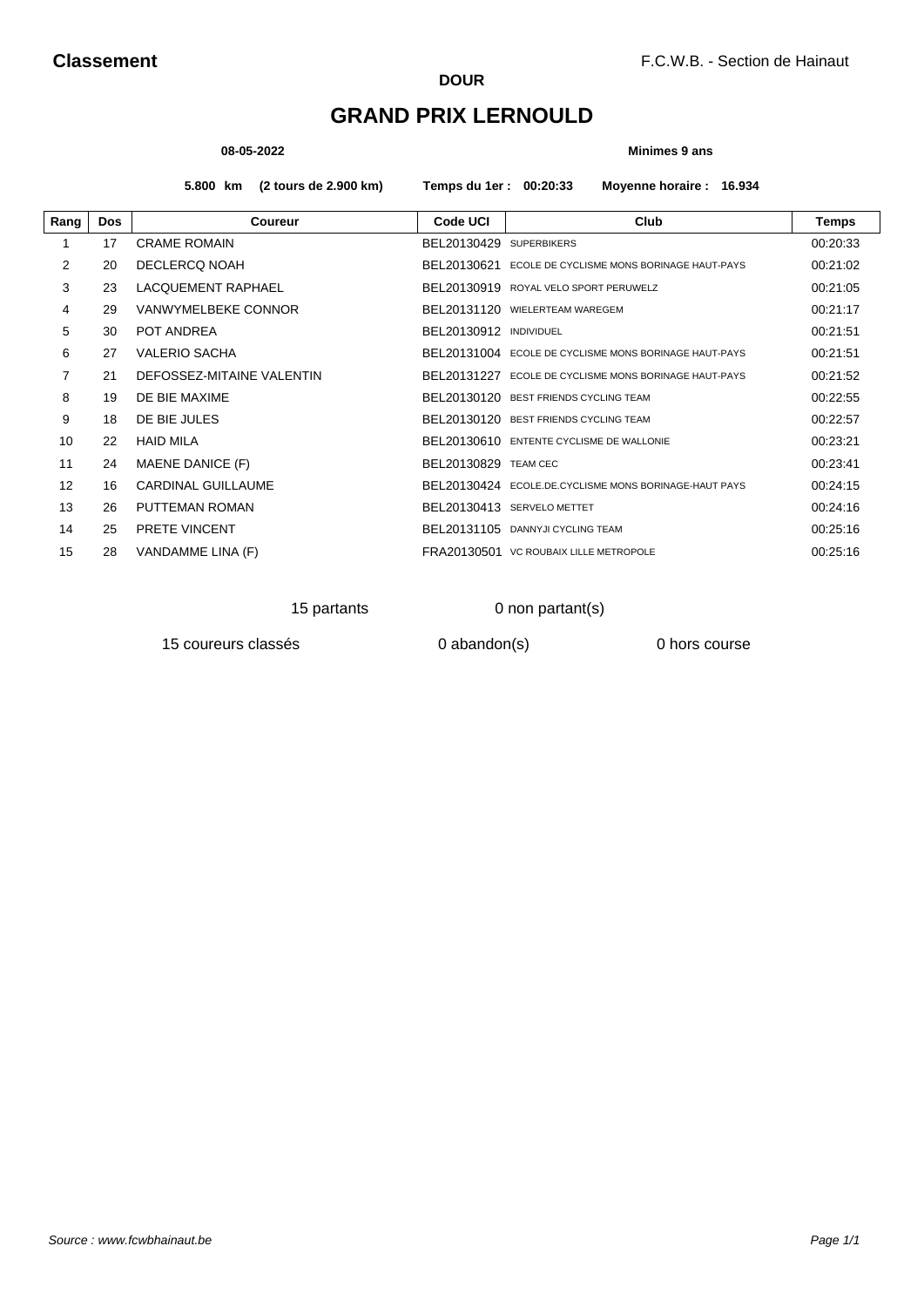# **GRAND PRIX LERNOULD**

#### **08-05-2022 Minimes 10 ans**

**14.500 km (4 tours de 2.900 km) Temps du 1er : 00:23:17 Moyenne horaire : 37.366**

| Rang | <b>Dos</b> | Coureur                   | Code UCI                | Club                                                 | Temps    |
|------|------------|---------------------------|-------------------------|------------------------------------------------------|----------|
|      | 42         | VAN DER SCHOOT MATTEO     | BEL20121210             | ÉCOLE DE CYCLISME MONS-BORINAGE HAUTS-PAYS           | 00:23:17 |
| 2    | 38         | <b>DEBARALLE BAPTISTE</b> | FRA20120125 VC ROUBAIX  |                                                      | 00:25:39 |
| 3    | 41         | PRAET LUCA                |                         | BEL20121213 JONGE RAKKERS VOLLEZELE                  | 00:26:35 |
| 4    | 39         | <b>LAMBERT MARTIN</b>     |                         | BFI 20121110 TEAM GEO-THERM CARBONBIKE MARCHOVELETTE | 00:26:50 |
| 5    | 45         | <b>CRAME MARINE (F)</b>   | BEL20110125 SUPERBIKERS |                                                      | 00:29:05 |
| 6    | 46         | LIEGEOIS LOUIS            |                         | BEL20121211 CRABBE TOITURE-CC CHEVIGNY               | 00:29:44 |
| 7    | 43         | VANDERBRUGGEN MATTIS      |                         | BEL20120513 DANNYJI CYCLING TEAM                     | 00:30:02 |
| 8    | 36         | AMAND ESTEBAN             |                         | BEL20120611 IWG WAPI CYCLING TEAM                    | 00:30:02 |
| 9    | 40         | <b>MARTIN AURELIEN</b>    |                         | BEL20120722 DANNYJI CYCLING TEAM                     | 1TOURS   |
| 10   | 44         | KNOCKAERT LOLA (F)        | BEL20111202             | EDC MONS BORINAGE HAUTS PAYS                         | 1TOURS   |
| 11   | 37         | BEIS CHLOE (F)            | BEL20120329             | DANNYJI CYCLING TEAM                                 | 1TOURS   |

11 partants 0 non partant(s)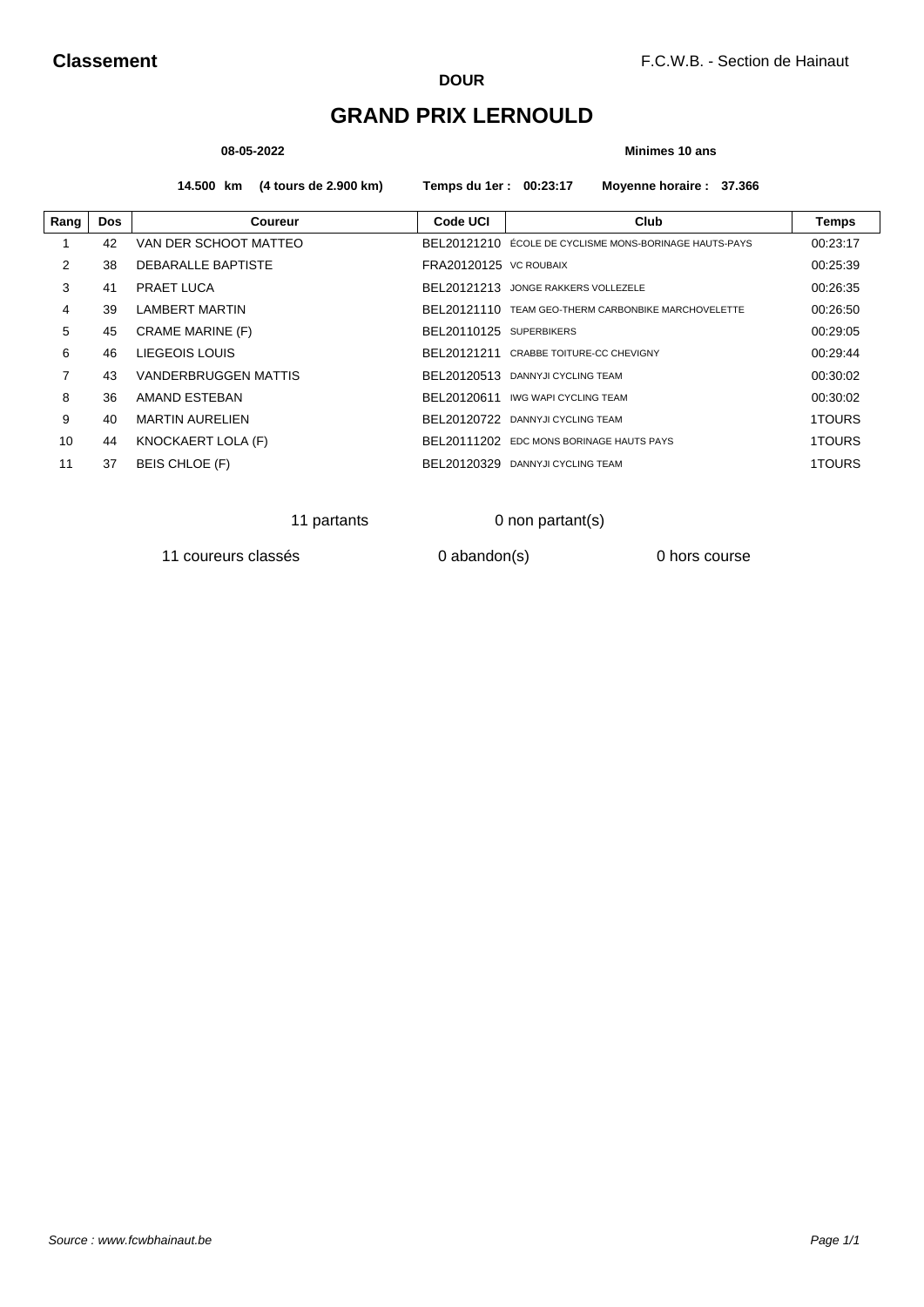# **GRAND PRIX LERNOULD**

#### **08-05-2022 Minimes 11 ans**

**17.400 km (6 tours de 2.900 km) Temps du 1er : 00:33:35 Moyenne horaire : 31.087**

| Rang           | <b>Dos</b>     | <b>Coureur</b>          | Code UCI    | Club                                          | Temps      |
|----------------|----------------|-------------------------|-------------|-----------------------------------------------|------------|
|                | $\overline{7}$ | <b>MATHIEUX JULES</b>   | BEL20110505 | TEAM GEO-THERM - SCV MARCHOVELLETE            | 00:33:35   |
| $\overline{2}$ | 17             | <b>LAURENTY GROLET</b>  | BEL20110207 | TEAM CYCLISTE DE HESBAYE                      | 00:35:49   |
| 3              | 4              | <b>EDEN VANHEE</b>      |             | BEL20110628 GAVERZICHT-BE OKAY                | 00:36:47   |
| 4              | 9              | <b>QUIVY ANATOLE</b>    |             | BEL20110106 IWG WAPI CYCLING TEAM             | 00:37:05   |
| 5              | 3              | <b>DESMONS NOAH</b>     |             | FRA20110613 VELO CLUB ROUBAIX LILLE METROPOLE | 00:37:07   |
| 6              | 2              | DEBEHOGNE XAVI          |             | BEL20111028 SCV MARCHOVELETTE                 | 00:37:11   |
| 7              | 10             | SPRINGAEL ILANO         |             | BEL20110220 JONGE RAKKERS VOLLEZELE           | 00:38:07   |
| 8              | 11             | VAN DEN DRIESSCHE LOWIK | BEL20110701 | SMART CYCLING DOLTCINI GEN Z                  | 00:38:52   |
| 9              | 15             | <b>GERARD MATHIAS</b>   |             | BEL20110701 TEAM GEO THERM SCV                | 00:39:13   |
| 10             | 5              | <b>GIAVEDONI MATTEO</b> |             | BEL20110424 IWG WAPI CYCLING TEAM             | 00:40:11   |
| 11             | 16             | JULIN MIA (F)           |             | BEL20111202 VELO CLUB ARDENNES                | 00:40:16   |
| 12             | 13             | CHAPELLE EULALIE (F)    |             | BEL20101006 SPRINT 2000 CHARLEROI ASBL        | 1tours     |
| 13             | 14             | LAMOCK CHARLOTTE (F)    |             | BEL20100527 CRABBE TOITURES                   | 2tours     |
| <b>DNF</b>     | 8              | PHILIPPE HADRIEN        |             | BEL20110529 SPRINT 2000 CHARLEROI ASBL        | <b>DNF</b> |

14 partants 0 non partant(s)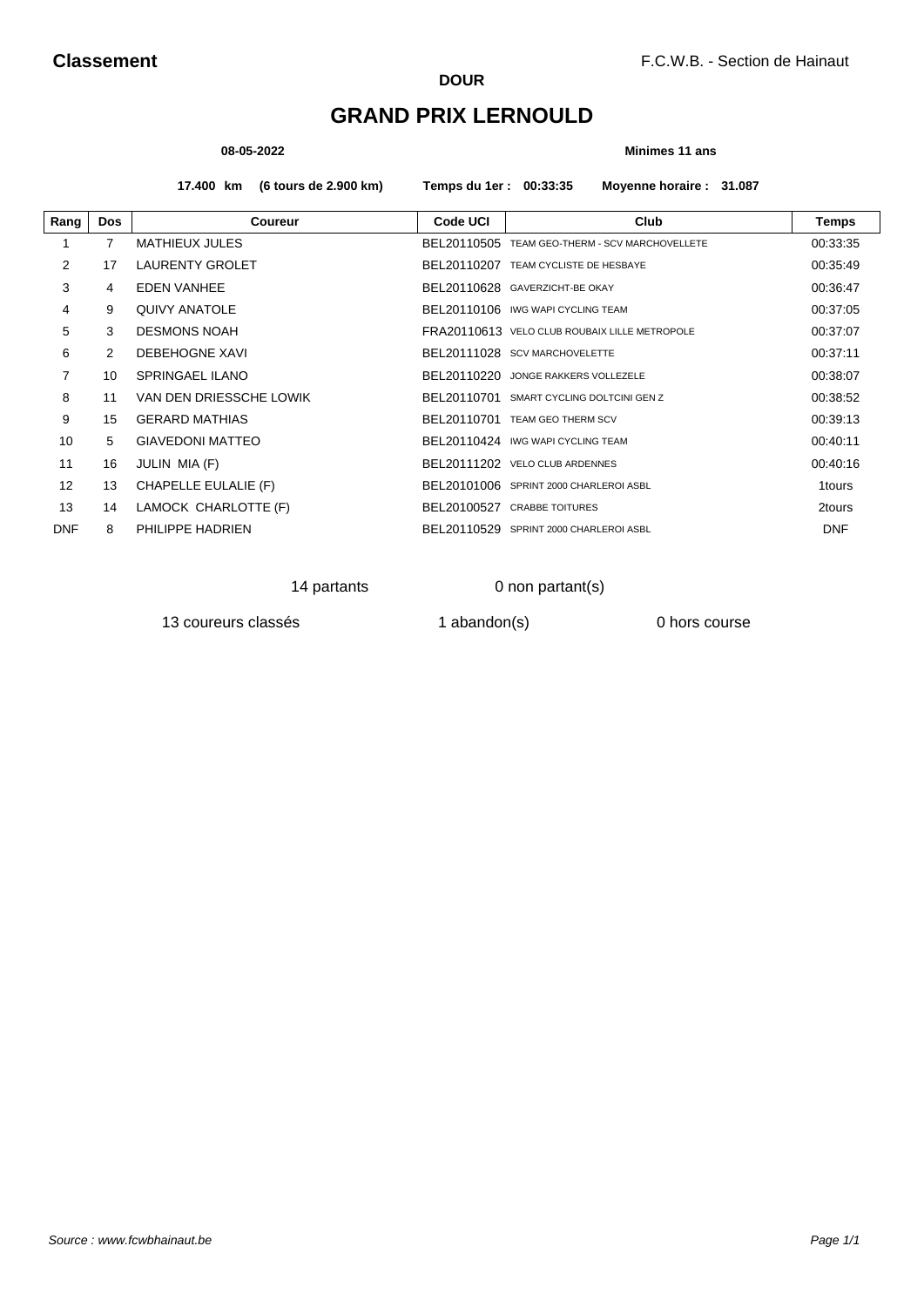# **GRAND PRIX LERNOULD**

#### **08-05-2022 Aspirants 12 ans**

**23.200 km (8 tours de 2.900 km) Temps du 1er : 00:45:05 Moyenne horaire : 30.876**

| Rang           | <b>Dos</b>    | <b>Coureur</b>             | Code UCI                    | Club                                                  | Temps    |
|----------------|---------------|----------------------------|-----------------------------|-------------------------------------------------------|----------|
|                | 6             | <b>COUPE AARON</b>         |                             | BEL20100702 ECOLE DE CYCLISME MONS BORINAGE HAUT-PAYS | 00:45:05 |
| 2              | 7             | DEMEULEMEESTER LAURINE (F) | BEL20100410 SERVELO TEAM    |                                                       | 00:46:59 |
| 3              | 14            | PETILLON ROMAIN            |                             | BEL20100421 CC ARMENTIERES                            | 00:48:16 |
| 4              | 18            | <b>DESMARETS ROBIN</b>     |                             | BEL20101020 IWG WAPI CYCLING TEAM                     | 00:48:16 |
| 5              | 15            | <b>PRAET MATHIS</b>        | BEL20100801                 | JONGE RAKKERS VOLLEZELE                               | 00:48:16 |
| 6              | 13            | <b>NUYTTEN REMI</b>        |                             | BEL20100407 CYCLO CLUB ARMENTIEROIS                   | 00:48:18 |
| $\overline{7}$ | 11            | <b>MAENE JOEL</b>          | <b>BEL20101006 TEAM CEC</b> |                                                       | 00:49:22 |
| 8              | 17            | VAN LOOCK TIBO             |                             | BEL20100109 CYCLING TEAM GLABBEEK                     | 00:49:27 |
| 9              | 9             | LEFEVRE EAMILLIUS          |                             | BEL20101221 ALFASUNALFACOOL                           | 00:50:19 |
| 10             | 16            | SAUVAGE DIEGO              | BEL20101015 IWG WAPICT      |                                                       | 00:50:24 |
| 11             | 5             | <b>COTON EDOUARD</b>       |                             | BEL20101012 ROYAL VELO SPORT PERUWELZ                 | 1tours   |
| 12             | 4             | <b>COLLAGE LOUISE (F)</b>  |                             | BEL20100323 WIELERCLUB ONDER ONS PARIKE               | 1tours   |
| 13             | $\mathcal{P}$ | BRAECKEVELDT JAN           |                             | BFI 20101116 ECOLE CYLCLISME MONS BORINAGE HAUTS PAYS | 1tours   |
| 14             | 10            | LICATA TISSI VALERIO       |                             | BEL20100625 EDC MONS BORINAGE HAUTS-PAYS              | 1tours   |
| 15             | 12            | <b>MARTIN ADRIEN</b>       |                             | BEL20100622 DANNYJI CYCLING TEAM                      | 2tours   |
|                |               |                            |                             |                                                       |          |

## 15 partants 0 non partant(s)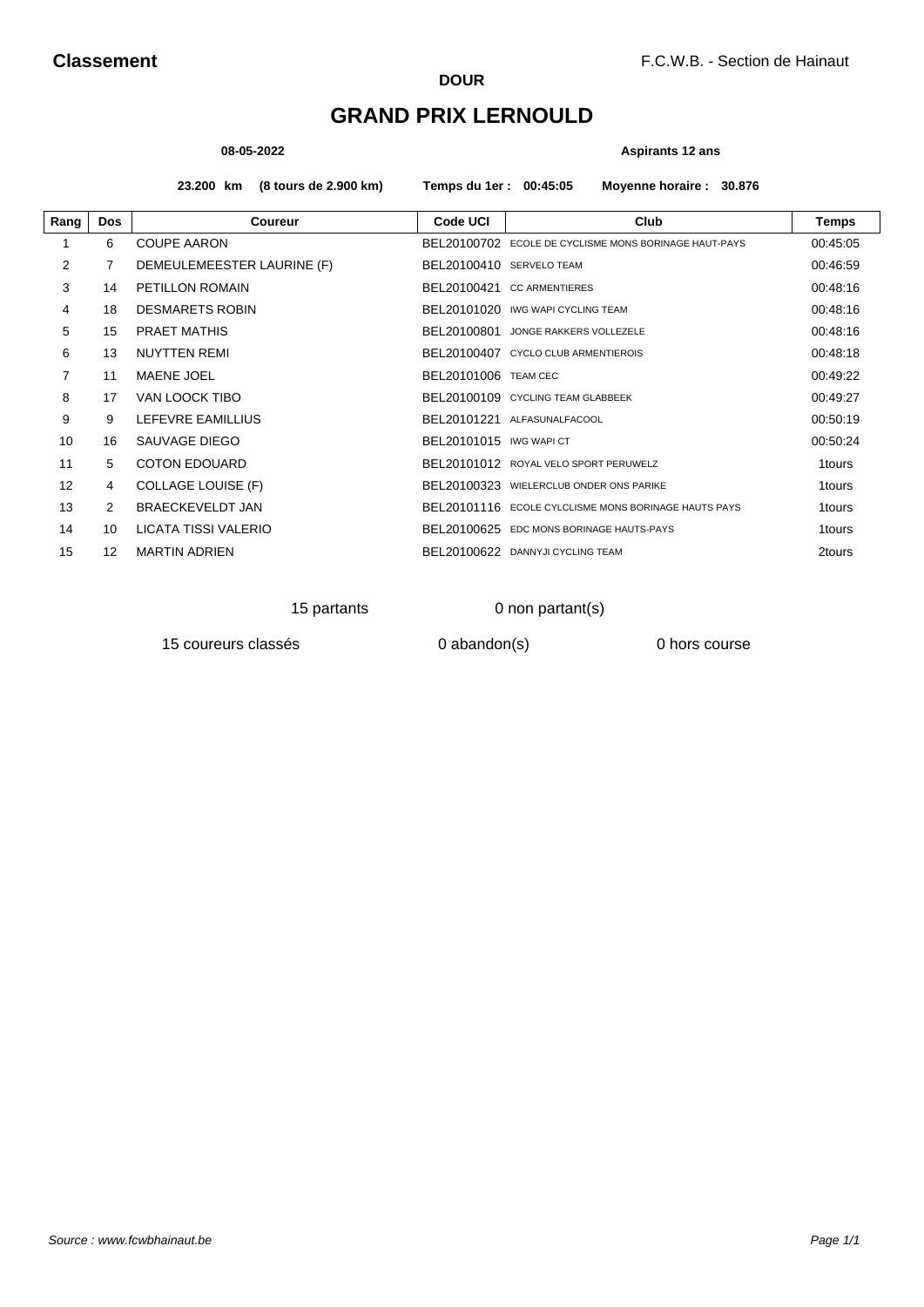# **GRAND PRIX LERNOULD**

#### **08-05-2022 Aspirants 13 ans**

**26.100 km (9 tours de 2.900 km) Temps du 1er : 00:50:52 Moyenne horaire : 30.786**

| Rang | <b>Dos</b>        | Coureur                     | <b>Code UCI</b> | Club                                          | Temps    |
|------|-------------------|-----------------------------|-----------------|-----------------------------------------------|----------|
|      | 4                 | <b>HAID ROMAIN</b>          |                 | BEL20090220 ENTENTE CYCLISME DE WALLONIE      | 00:50:52 |
| 2    | 5                 | <b>HAUTMONT THIBAUT</b>     |                 | BEL20091023 EC MONS BORINAGE                  | 00:51:46 |
| 3    | 7                 | <b>LAHAYE OLIVIER</b>       |                 | BEL20090706 SCV GEO THERM SCV MARCHOVELETTE   | 00:51:56 |
| 4    | 16                | <b>VANHUFFEL MORENO</b>     |                 | BEL20091014 WIELERCLUB ONDER ONS PARIKE       | 00:51:57 |
| 5    | 2                 | <b>BAUDOIN DIMITRI</b>      |                 | BEL20090404 SCV MARCHOVELETTE                 | 00:52:40 |
| 6    | 15                | <b>NOEL TRISTAN</b>         |                 | BEL20090216 CYCLING TEAM BEST FRIENDS         | 00:52:55 |
| 7    | 8                 | <b>LAMBERT CLEMENT</b>      |                 | BEL20091215 TEAM GEO-THERME-SCV MARCHOVELETTE | 00:53:05 |
| 8    | 3                 | <b>GILLEBERT VICTOR</b>     |                 | BEL20090403 TEAM GEO-THERM-SCV MARCHOVELETTE  | 00:53:10 |
| 9    | 13                | LAMOCK LYNN (F)             |                 | BEL20081207 CRABBE TOITURES                   | 00:53:52 |
| 10   | 10                | VAN GYSEGEM AXANA (F)       | BEL20091001     | JONGE RAKKERS VOLLEZELE                       | 1 tours  |
| 11   | 14                | <b>JUNIUS ESSIO</b>         | BEL20090716     | <b>INDIVIDUAL</b>                             | 2 tours  |
| 12   | $12 \overline{ }$ | <b>VANRENTERGHEM MATHYS</b> |                 | BEL20091209 IWG WAPI CYCLING TEAM             | 2 tours  |
| 13   |                   | <b>BALICE FRANCESCO</b>     |                 | BEL20090702 DANNYJI CYCLING TEAM              | 3 tours  |

13 partants 0 non partant(s)